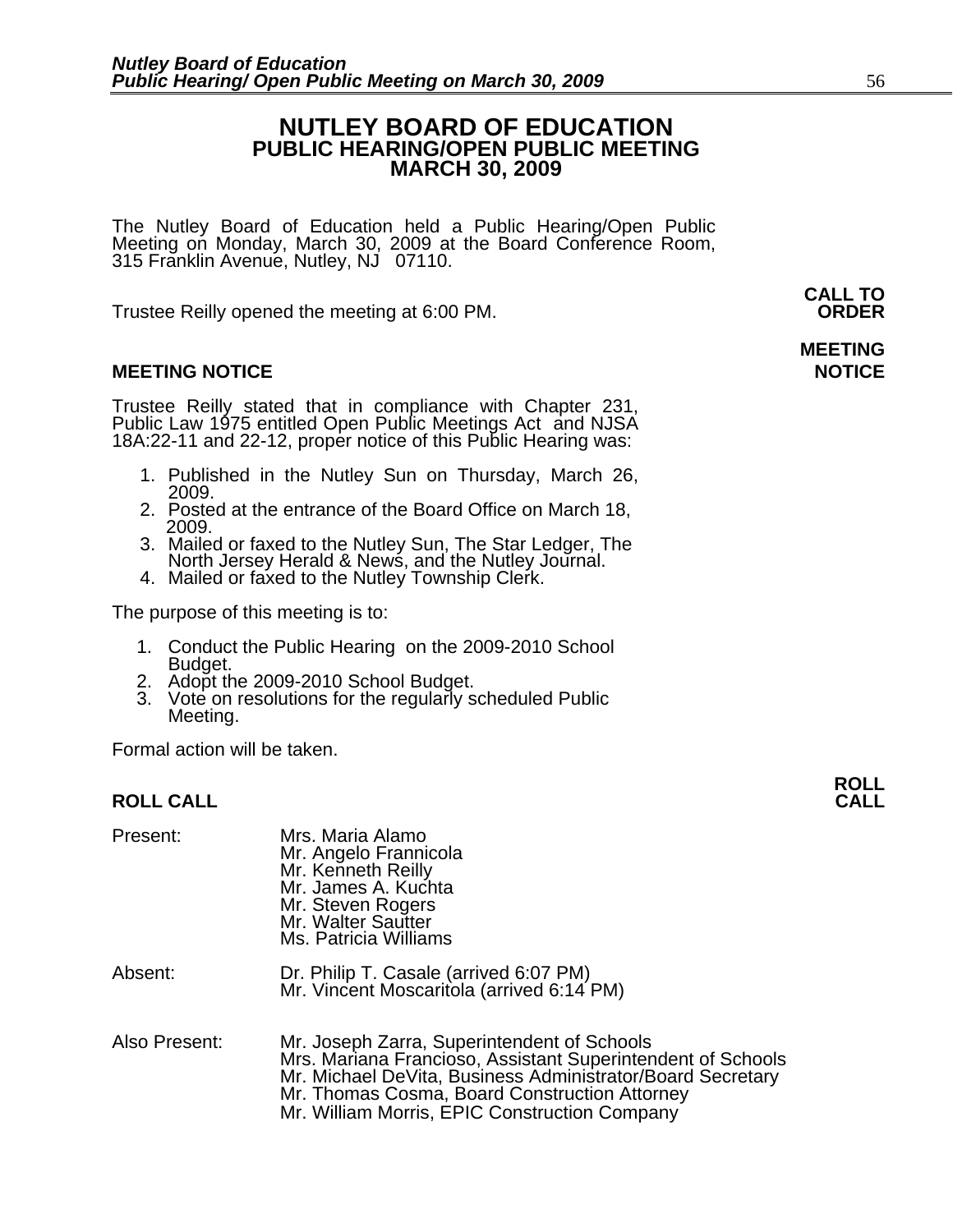### **MOTION TO ADJOURN TO EXECUTIVE SESSION**

At 6:04 PM Trustee Reilly moved and Trustee Kuchta seconded the following resolution:

WHEREAS, the Board of Education will be discussing matters exempt from public discussion pursuant to N.J.S.A. 10:4-12,

NOW, THEREFORE, BE IT RESOLVED that the Board of Education recess to Closed Executive Session at this time to discuss the following:

Legal Issues

BE IT FURTHER RESOLVED that the results of the discussions will be made public by inclusion on the agenda of a subsequent meeting of the Board of Education or when the reasons for discussing such matters in closed session no longer exist.

The motion was approved by voice vote.

#### **RECONVENE MEETING RECONVENE**

At 8:00 PM Trustee Frannicola moved, Trustee Williams seconded, and the Board unanimously approved by voice vote a motion to reconvene the public meeting.

The meeting reconvened in the JHWMS Auditorium located at 325 Franklin Avenue, Nutley, NJ.

## **ROLL ROLL CALL CALL**

- Present: Mrs. Maria Alamo Mr. Angelo Frannicola Mr. James A. Kuchta Mr. Vincent Moscaritola Mr. Kenneth Reilly Mr. Steve Rogers Mr. Walter Sautter Ms. Patricia Williams Dr. Philip T. Casale
- Also Present: Mr. Joseph Zarra, Superintendent of Schools Mrs. Mariana Francioso, Assistant Superintendent of Schools Mr. Michael DeVita, Business Administrator/ Board Secretary Ms. Ariane DeMarco, Student Representative

# **EXECUTIVE**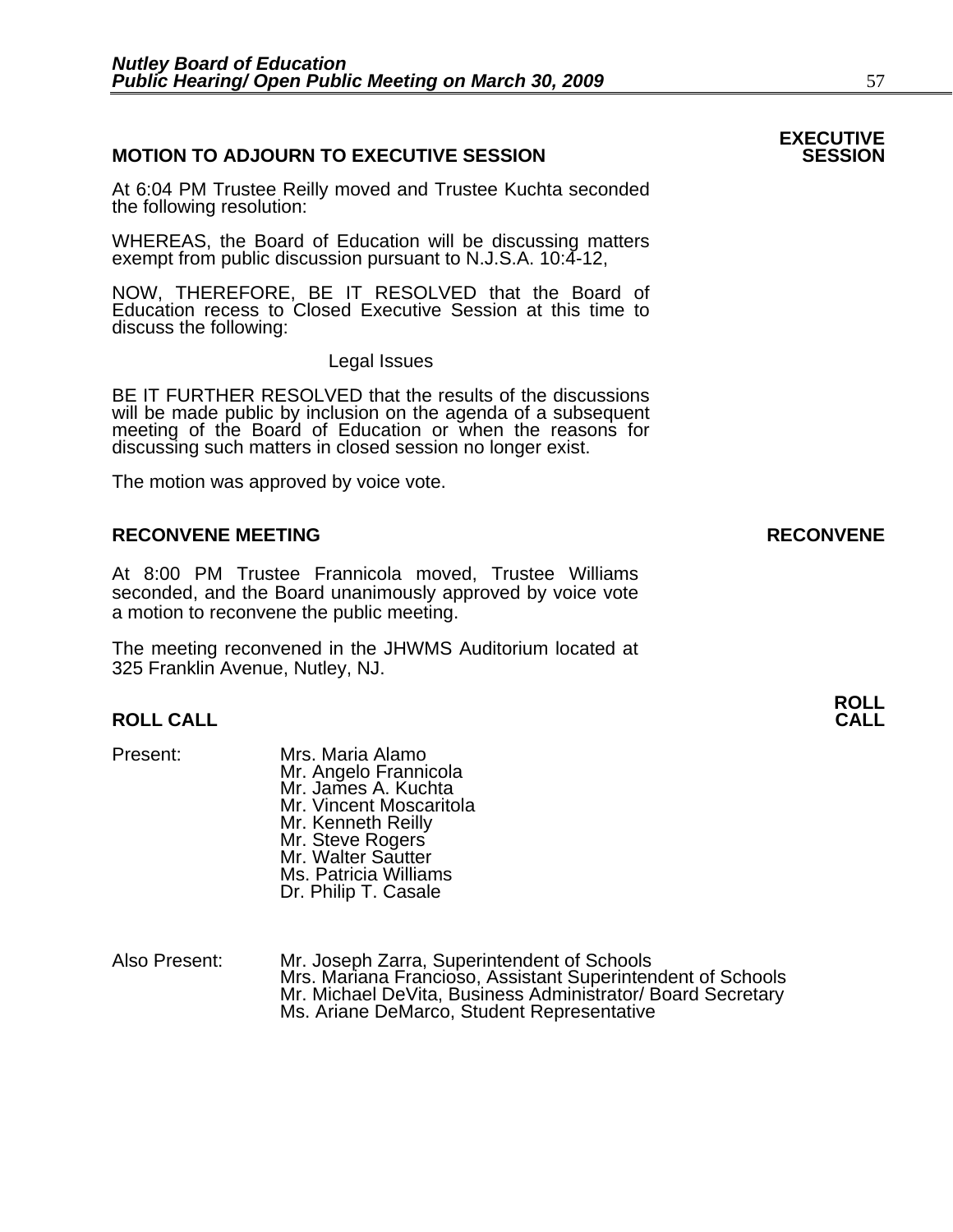#### **FLAG FLAG SALUTE** SALUTE SALUTE SALUTE SALUTE SALUTE

President Casale led the assembly in the flag salute.

## *PUBLIC HEARING ON BUDGET*

Mr. DeVita provided a detailed power-point presentation to the public on the 2009-2010 Budget.

### **HEARING OF CITIZENS (Budget Only) CITIZENS**

Several residence asked questions regarding the 2009-2010 Budget and made comments not limited to the following:

-Cuts on Personnel in Classrooms -Stimulus Money -Administrative Expenses -Administrative Salaries -Capital Reserve Account -Miscellaneous Expenses -Employee Benefits -Buses -Cut in Basic Skills Teachers -Plan for the District's Basic Skills Students -SAT Scores

Time was allotted for the Board Members to make comments on the Budget before the vote.

#### 1. **APPROVAL OF 2009-2010 BUDGET**

Trustee Alamo moved, and Trustee Kuchta seconded, the following resolution. Upon being put to a roll call vote the resolution was approved.

WHEREAS, the Board of Education of the Township of Nutley adopted a tentative budget for the 2009-2010 school year on March 16, 2009, and

WHEREAS, said tentative budget was properly advertised on March 26, 2009, and

WHEREAS, the Public Hearing on the budget was conducted on March 30, 2009,

 **APPROVE 2009-2010 BUDGET**

# **HEARING OF**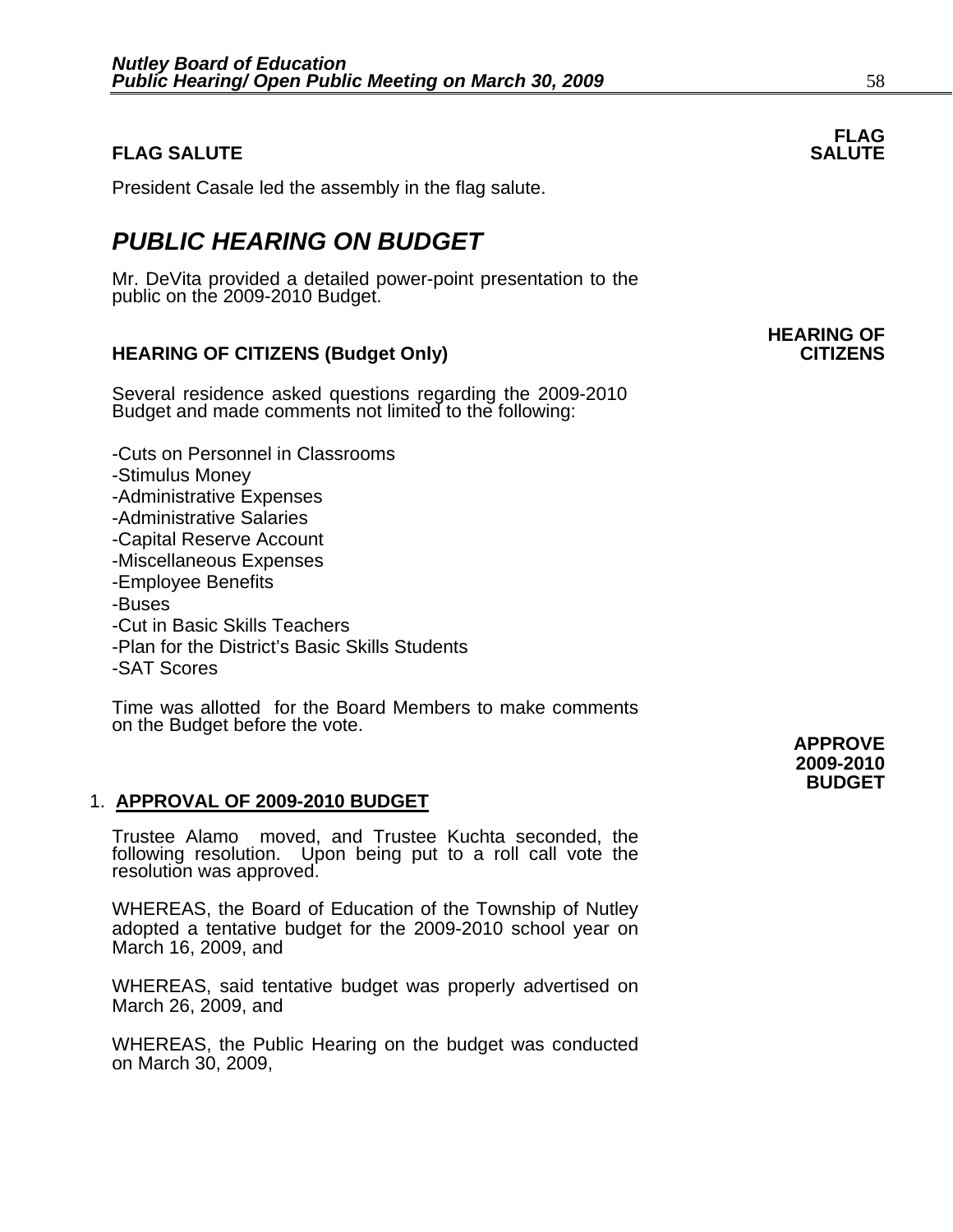NOW, THEREFORE, BE IT RESOLVED that the Board of Education hereby adopts the official budget for the 2009-2010 school year in the following amounts:

| <b>General Fund</b><br>Special Revenue Fund<br>Debt Service Fund | \$53,938,495<br>1,501,523<br>3,741,749 |
|------------------------------------------------------------------|----------------------------------------|
| <b>Total Budget</b>                                              | \$59,181,767                           |

Of which the following amount shall be raised by local tax levy:

| <b>General Fund Tax Levy</b> | \$44,888,738 |
|------------------------------|--------------|
| Debt Service Tax Levy        | 2,765,764    |
| <b>Total Tax Levy</b>        | \$47,654,502 |

and,

BE IT FURTHER RESOLVED that the Board of Education approves an automatic CAP adjustment to the base tax levy for an adjustment for an increase in health costs of \$494,593.

BE IT FURTHER RESOLVED that the automatic CAP adjustment will increase the maximum permitted General Fund tax levy from \$44,888,738 to \$45,383,331.

and,

BE IT FURTHER RESOLVED that the Secretary be authorized to place on the ballot at the Annual School Election to be held on April 21, 2009 the proposal to approve the General Fund tax levy portion of the 2009-2010 school budget. The complete budget for 2009-2010 is on file in the Business Administrator's Office.

## **APPROVAL OF MINUTES APPROVE**

Trustee Reilly moved, Trustee Kuchta seconded, and the Board approved by roll call vote the following motion with the following exceptions:

- 1. Trustees Alamo and Williams voted "No" on the March 11, 2009 Executive Session Minutes.
- 2. Trustee Frannicola abstained on the March 11, 2009 and March 16, 2009 minutes.
- 3. Trustee Kuchta and Trustee Reilly abstained on the March 11, 2009 Executive Session Minutes.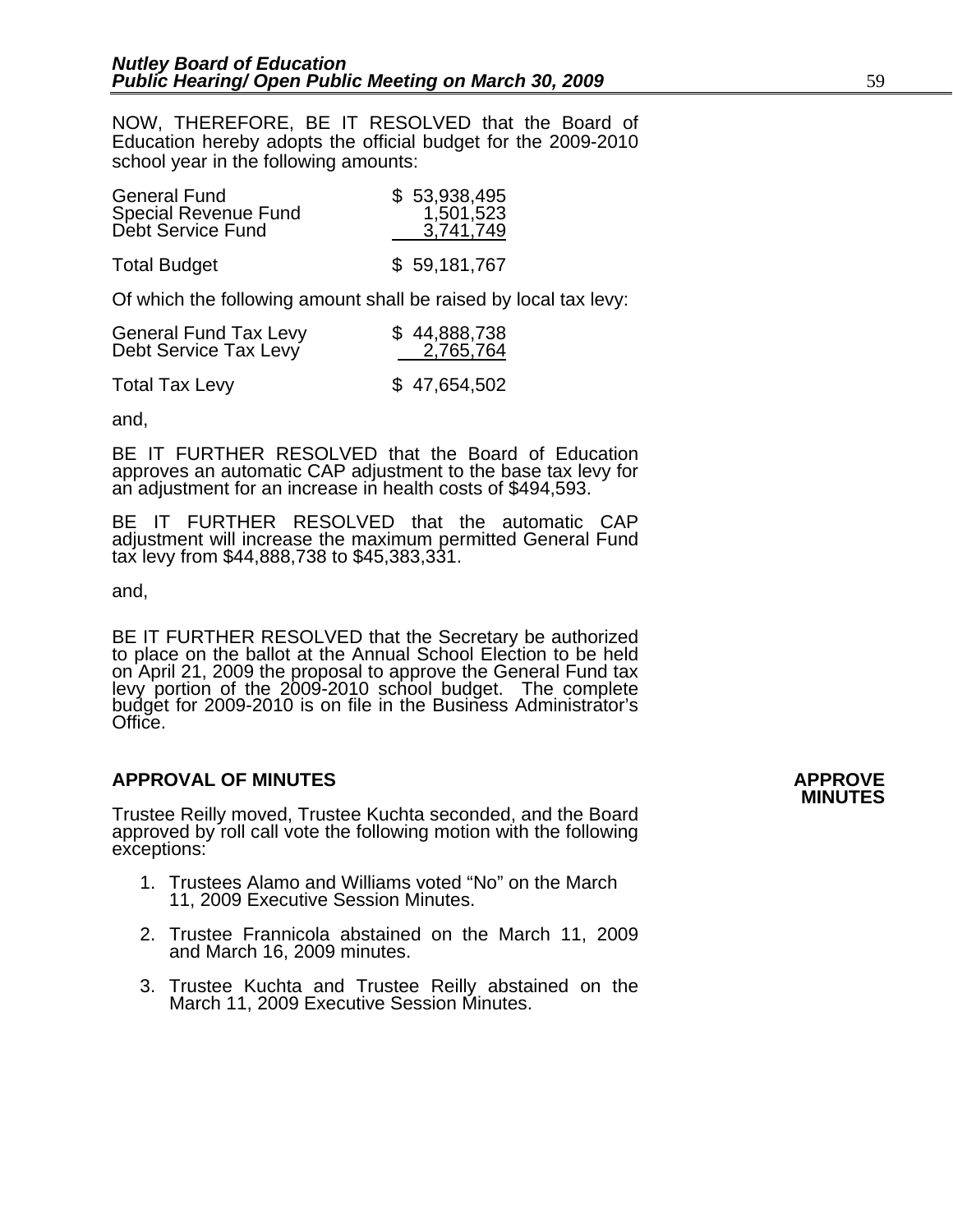BE IT RESOLVED that the Board of Education approves the following minutes:

| March 16, 2009           | - Open Public Meeting      |
|--------------------------|----------------------------|
| March 11, 2009           | - Open Public Meeting      |
| March 11, 2009           | - Closed Executive Session |
| March 9, 2009            | - Open Public Meeting      |
| March 9, 2009            | - Closed Executive Session |
| March 4, 2009            | - Open Public Meeting      |
| March 4, 2009            | - Closed Executive Session |
| February 23, 2009        | - Open Public Meeting      |
| <b>February 23, 2009</b> | - Closed Executive Session |

- 
- 
- March 11, 2009 Closed Executive Session
	-
	-
	-
	- Open Public Meeting<br>- Closed Executive Session -<br>9 Open Public Meeting
		-
	- February 2009<br>
	2009 Open Public Meeting<br>
	2009 Closed Executive Session

#### **CORRESPONDENCE CORRESPONDENCE**

None

#### **SUPERINTENDENT'S REPORT SUPT'S REPORT A**

Mr. Zarra presented the Superintendent's Report dated March 30, 2009, Schedule A, which is appended to the minutes of this meeting, and briefly summarized its contents.

### **BOARD SECRETARY'S REPORT**

Mr. DeVita reminded everyone that information on the Budget is on the district's website.

#### **COMMITTEE REPORTS REPORTS**

Ms. Ariane DiMarco - Student Representative

Trustee Rogers - Volunteer of Services

## **HEARING OF CITIZENS (Resolutions Only) HEARING OF CITIZENS**

None

### **SUPERINTENDENT'S RESOLUTIONS EXAMPLE ASSESSED ASSESSED ASSESSED ASSESSED ASSESSED ASSESSED ASSESSED ASSESSED ASSESSED ASSESSED ASSESSED ASSESSED ASSESSED ASSESSED ASSESSED ASSESSED ASSESSED ASSESSED ASSESSED ASSESSED AS**

Trustee Kuchta moved, and Trustee Sautter seconded, a motion that the Board approve Superintendent's Resolutions numbers 1 through 10 as listed below.

The Superintendent's Resolutions 1 through 10 were approved by roll call vote with the following exception:

1. Trustee Reilly abstained on Resolution 8 – Extra Compensation.

## **BOARD SECRETARY'S**

# **COMMITTEE**

# **RESOLUTIONS**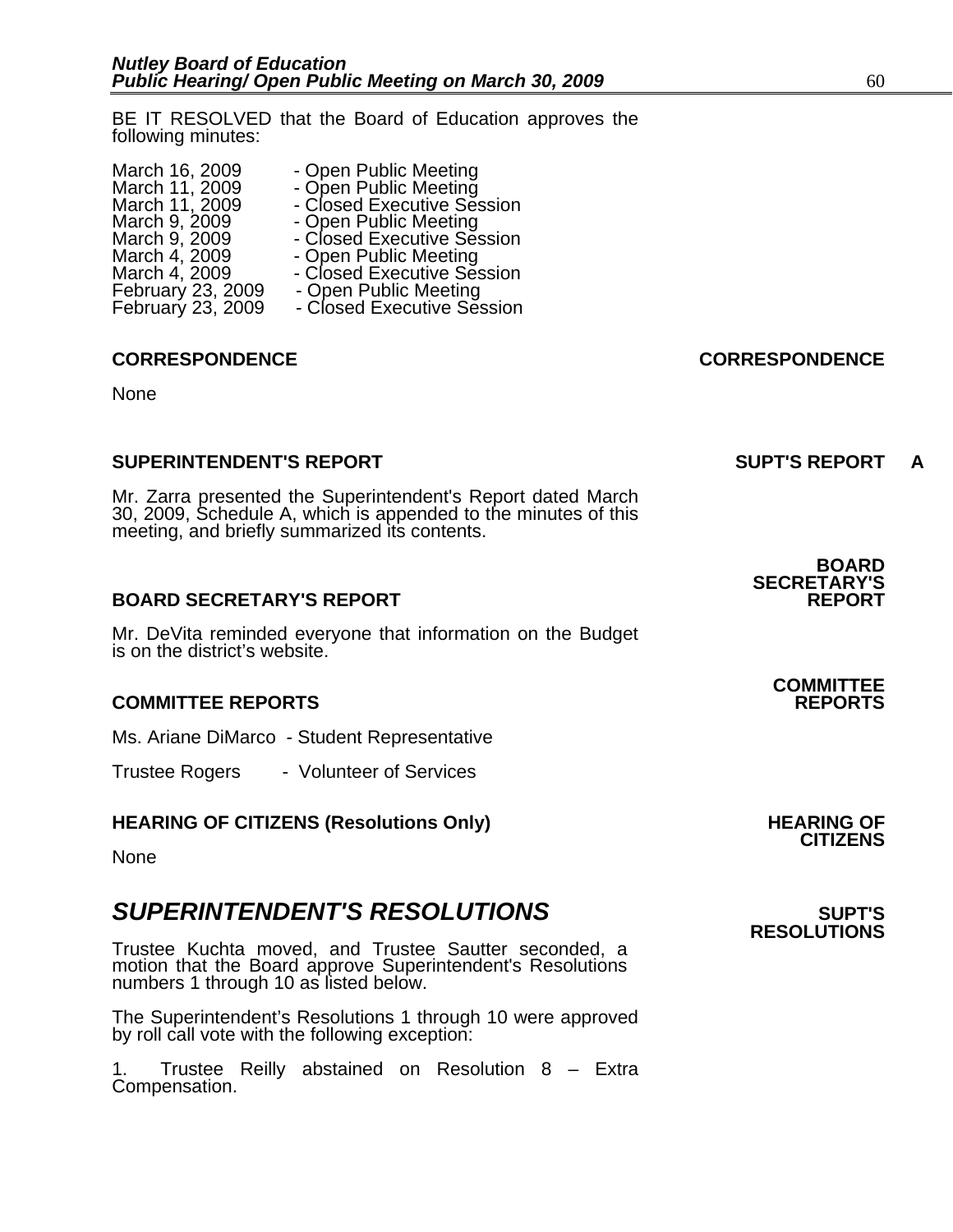#### 1. **RESIGNATION – Permanent Substitute**

BE IT RESOLVED that the Board of Education approves the acceptance of the resignation of Jaime Garofalo, permanent substitute, effective March 20, 2009.

#### 2. **LEAVE OF ABSENCE – Teacher**

BE IT RESOLVED that the Board of Education approves a leave of absence in accordance with the New Jersey Family Leave Act for Mrs. Michele Rizzi, effective March 16, 2009 through April 3, 2009 with a return date of April 6, 2009.

#### 3. **LEAVE OF ABSENCE – Teacher**

BE IT RESOLVED that the Board of Education approves a<br>leave of absence in accordance with the New Jersey Family<br>Leave Act for Mrs. Nicolette Misner, effective April 21, 2009 through May 29, 2009, with a return date of June 1, 2009<br>**APPOINT**<br>SUBS B

#### 4. **APPOINTMENTS – Teacher Substitutes**

BE IT RESOLVED that the Board of Education approves the appointments of the teacher substitutes listed on the attached Schedule B for the 2008-09 school year. **APPOINT ATHLETICS** 

#### 5. **APPOINTMENT – Athletics**

BE IT RESOLVED that the Board of Education approves the appointment of Mr. Frank DiPiano as assistant baseball coach for the 2008-09 school year at the salary of \$4,750, Step 2 in<br>accordance with the 2008-09 Athletic Salary Guide.<br>**SEC/CLERICAL/AIDE**<br>**SUBS** 

#### 6. **APPOINTMENT – Secretarial/Clerical/Aide Substitutes**

BE IT RESOLVED that the Board of Education approves the following substitute for the 2008-09 school year:

#### Secretary/School Aide

Jo-Ann DeAmorin Michele Gross Angela Palma

## **RESIGNATION PERM SUB**

**LEAVE OF ABSENCE TEACHER** 

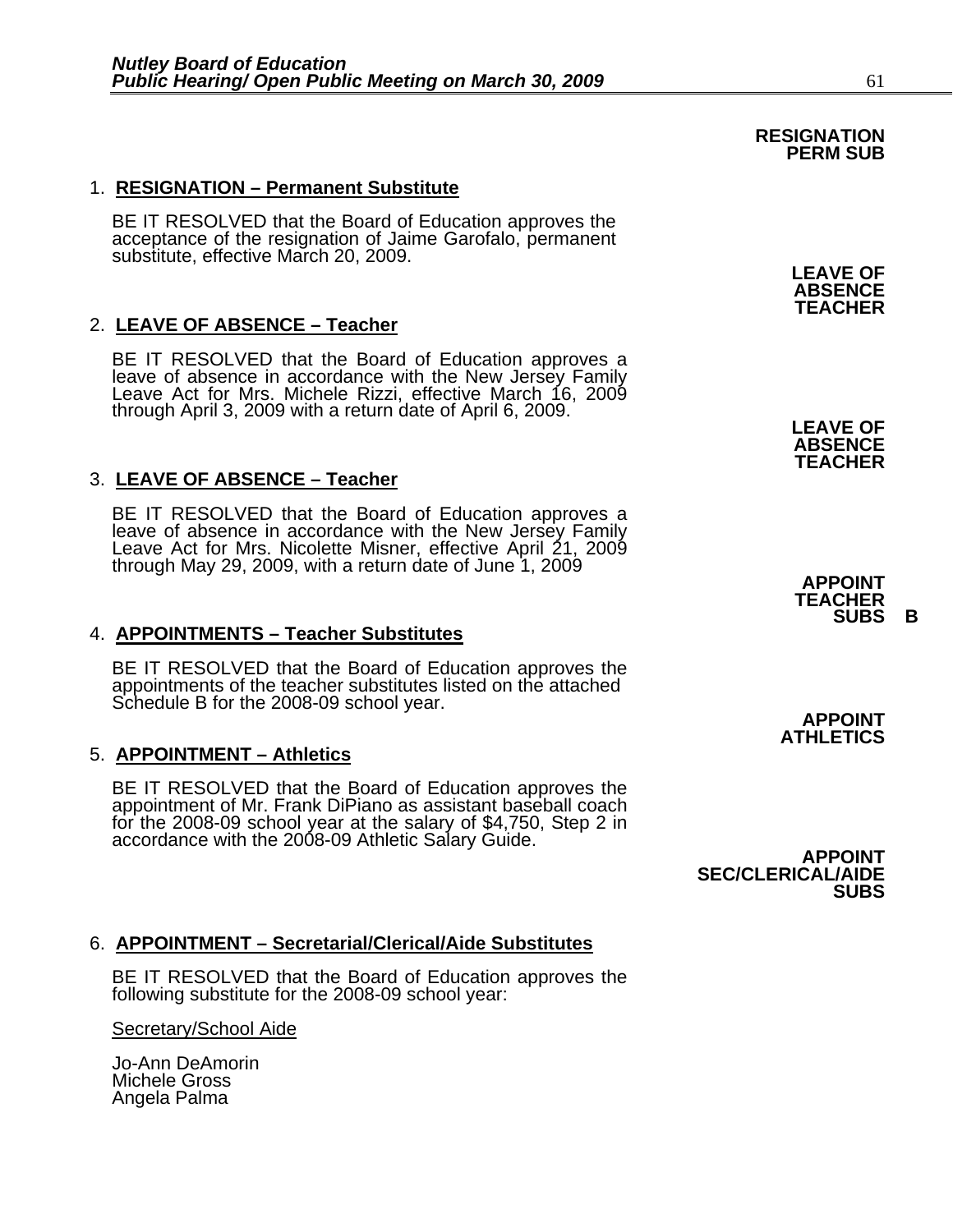### 7. **APPOINTMENT – SUBSTITUTE BUS AIDE**

BE IT RESOLVED that the Board of Education approves the following substitute for the 2008-09 school year:

**APPOINT BUS AIDE** 

**Bus Aide**<br>Raymond Luzzi Raymond Luzzi **EXTRA COMP** 

### 8. **EXTRA COMPENSATION**

BE IT RESOLVED that the Board of Education approves the following personnel be paid extra compensation in the amounts indicated for services rendered:

#### **PAYMENT FOR HEALTH DYNAMICS CLASSES – Month of February, 2009**

Rose Cioffi \$250.00

#### **PAYMENT FOR ZERO PERIOD SRA CLASSES – Month of February, 2009**

| <b>Heather Drexler</b> | \$126.00 |
|------------------------|----------|
| Jessica Mabel          | 294.00   |
| Leann Martin           | 126.00   |

#### **PAYMENT FOR ZERO PERIOD SAT CLASSES – Month of January, February and March, 2009**

| Takisha Ganesh         | \$798.00 |
|------------------------|----------|
| Katie O'Keeffe         | 798.00   |
| <b>Cheryl Rossillo</b> | 252.00   |
| Jennifer Sabatelli     | 252.00   |
|                        |          |

#### **PAYMENT FOR SPRING SAT REVIEW CLASSES (EVENING) – Month of January, February and March, 2009**

| Jessica Mabel          | \$1,039.20 |
|------------------------|------------|
| Katie O'Keeffe         | 1,039.20   |
| <b>Cheryl Rossillo</b> | 1,039.20   |

#### **PAYMENT FOR FILMING BOE MEETINGS – January and February, 2009**

| John Carlo         | 75.00 |
|--------------------|-------|
| <b>Maria Perez</b> | 52.00 |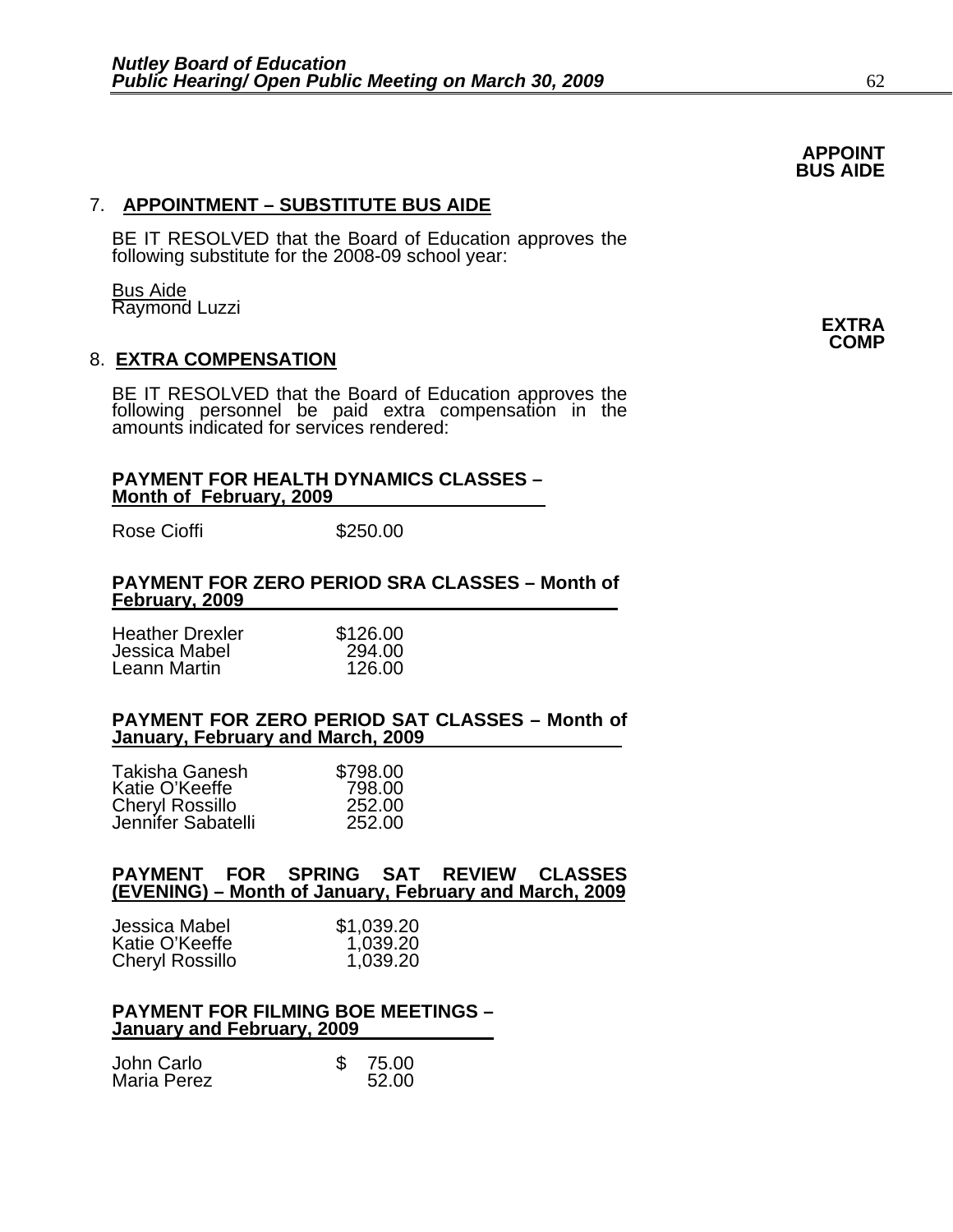#### **PAYMENT FOR FAMILY MATH PROGRAM – January and March, 2009**

| \$540.48 |
|----------|
| 540.48   |
| 540.48   |
| 540.48   |
| 540.48   |
| 540.48   |
| 540.48   |
| 540.48   |
| 540.48   |
| 540.48   |
|          |

#### **PAYMENT FOR KINDERGARTEN REGISTRATION – March 9 – 20, 2009**

| Donna Bolcato<br>Jean Boyle<br>Catherine Felici<br><b>Natale Ferrara</b> | 511.25<br>\$<br>765.00<br>346.50<br>2,092.50 |
|--------------------------------------------------------------------------|----------------------------------------------|
| <b>Katherine Flannery</b>                                                | 749.96                                       |
| Rosemary Griesbach                                                       | 375.00                                       |
| Donna Luzzi                                                              | 412.50                                       |
| Joyce Marando                                                            | 1,085.00                                     |
| Barbara McGarty                                                          | 257.13                                       |

#### **PAYMENT FOR AFFIRMATIVE ACTION COMMITTEE – October 23, December 4, 2008 and March 19, 2009**

| <b>Gerard Adubato</b>      | \$57.58 |
|----------------------------|---------|
| Joseph Cappello            | 28.79   |
| Kathleen Cullity           | 86.37   |
| Cynthia DeBonis            | 57.58   |
| <b>Catherine Felici</b>    | 57.58   |
| Alisa Gennace              | 28.79   |
| <b>Katianne Gratz</b>      | 28.79   |
| Gail Kahn                  | 57.58   |
| Jerilyn Margulies          | 57.58   |
| Marcellino Marra           | 28.79   |
| <b>Janine Peters</b>       | 86.37   |
| <b>Phillip Siculietano</b> | 86.37   |
| <b>Annette Pucci</b>       | 86.37   |
| Laura Reilly               | 86.37   |
| Nancy Thunell              | 28.79   |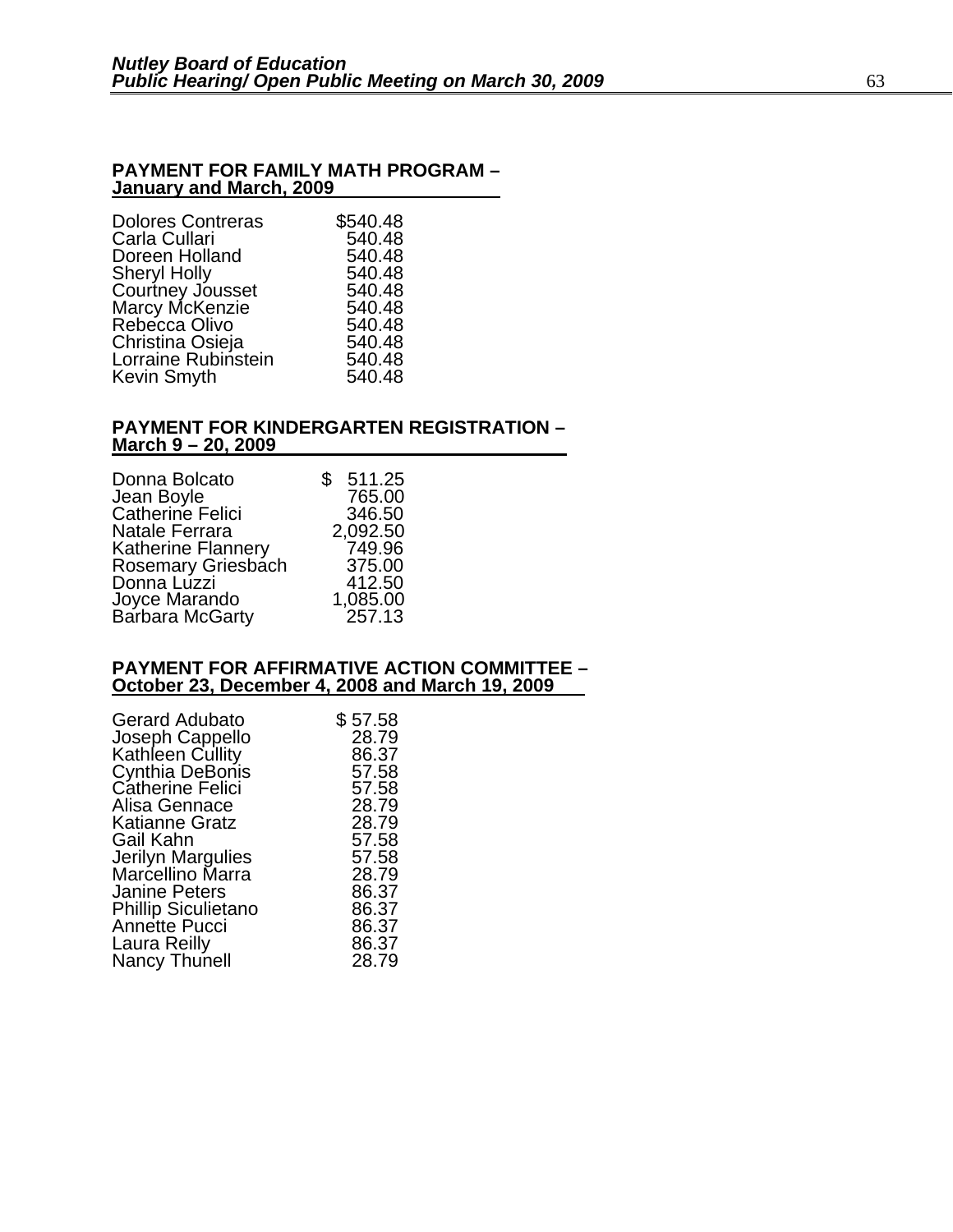#### **CENTRAL DETENTION COVERAGE – Month of February, 2009**

#### **High School**

| Joseph Cimo        | \$262.78 |
|--------------------|----------|
| John Gulardo       | 37.54    |
| Denise Mazza       | 131.39   |
| Laura Reilly       | 93.85    |
| Christopher Rosati | 18.77    |
| Michael Russomano  | 18.77    |
| Lisa Vallo         | 150.16   |

#### **JHW Middle School**

| Joseph Cappello    | 56.31 |
|--------------------|-------|
| Melissa Echevarria | 56.31 |
| Tracy Egan         | 56.31 |
| Deanna Fredricks   | 18.77 |
| Jenny Lombardo     | 37.54 |
| Luann Zullo        | 37.54 |

#### **SATURDAY MORNING SUSPENSIONS – Month of February, 2009**

#### **JHW Middle School**

| Joseph Cappello    | \$78.45 |
|--------------------|---------|
| Melissa Echevarria | 78.45   |
| Marcellino Marra   | 78.45   |

#### 9. **LONGEVITY PAY**

BE IT RESOLVED that the Board of Education approves the following longevity payment:

Steven Farese -\$1,400 (prorated) Eff. April 1, 2009 (10 yrs.)<br>Maureen Lazur -\$1,400 (prorated) Eff. April 1, 2009 (15 yrs.) **APPROVAL C**<br>**OF CALENDARS D** 

#### 10. **APPROVAL OF CALENDARS – 2009-10**

BE IT RESOLVED that the Board of Education approves the adoption of the following attached calendars for the 2009/10 school year:

School Calendar -Schedule C Calendar for 12-Month Employees -Schedule D

**LONGEVITY PAY**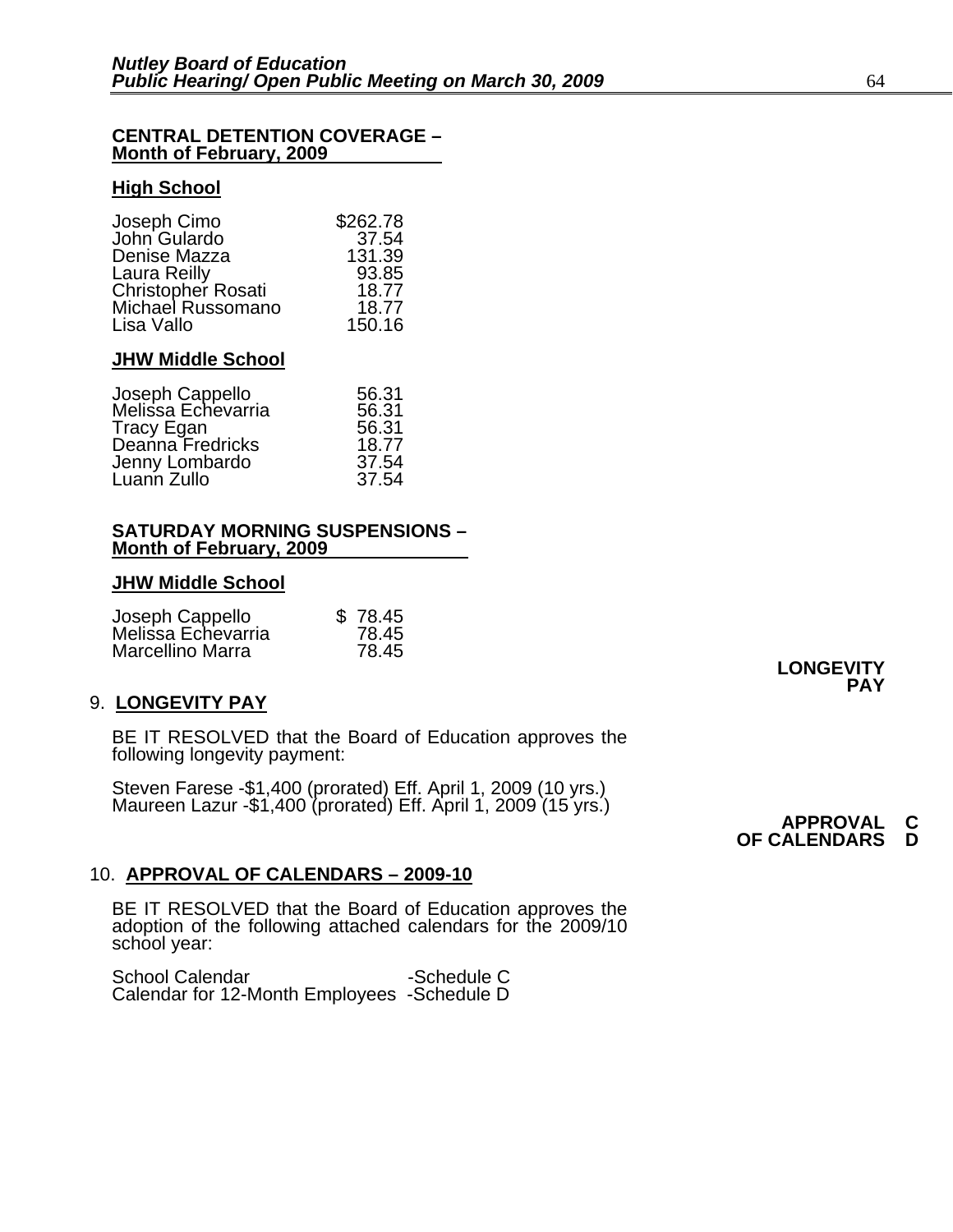## **BOARD SECRETARY'S RESOLUTIONS** RESOLUTIONS

Trustee Williams moved, Trustee Kuchta seconded, a motion that the Board approves the Board Secretary's Resolutions numbers 1 through 15 as listed below.

Resolutions 1 through 15 were unanimously approved by roll call vote.

### 1. **SECRETARY & TREASURER'S REPORT**

BE IT RESOLVED that the Board of Education acknowledges and accepts the reports of the Board Secretary (Appendix A) and Treasurer of School Monies (Appendix B) for the period ending February 28, 2009.

### 2. **CERTIFICATION OF MAJOR ACCOUNT FUND STATUS**

BE IT RESOLVED that pursuant to NJAC 6A:23-2.11(c) 4, the<br>Nutley Board of Education certifies that as of February 28,<br>2009, after review of the Secretary's monthly financial report (Appropriations section) and upon consultation with the<br>appropriate district officials, to the best of its knowledge no<br>major account or fund has been over-expended in violation of<br>NJAC 6A:23-2.11(b) and that sufficient fu major account or fund has been over-expended in violation of NJAC 6A:23-2.11(b) and that sufficient funds are available to meet the district's financial obligations for the remainder of the fiscal year. (Major funds are General Fund, Capital Projects and Debt Service.)

#### **3. BILLS AND MANDATORY PAYMENTS**

BE IT RESOLVED that the Board of Education approves the payment of bills and mandatory payments dated March 30, 2009 in the total amount of \$5,442,151.70 (Appendix C).

## 4. **TRANSFER SCHEDULE TRANSFER E SCHEDULE**

BE IT RESOLVED that the Board of Education approves, in compliance with N.J.A.C. 9:20-2, the transfers in the 2008-09 budget dated February 28, 2009 in the amount of \$71,076.64 as appended (Appendix E).

 **BOARD SECRETARY'S** 

**SECY. & TREAS. A** 

## **CERTIFICATION FUND STATUS**

**BILLS &**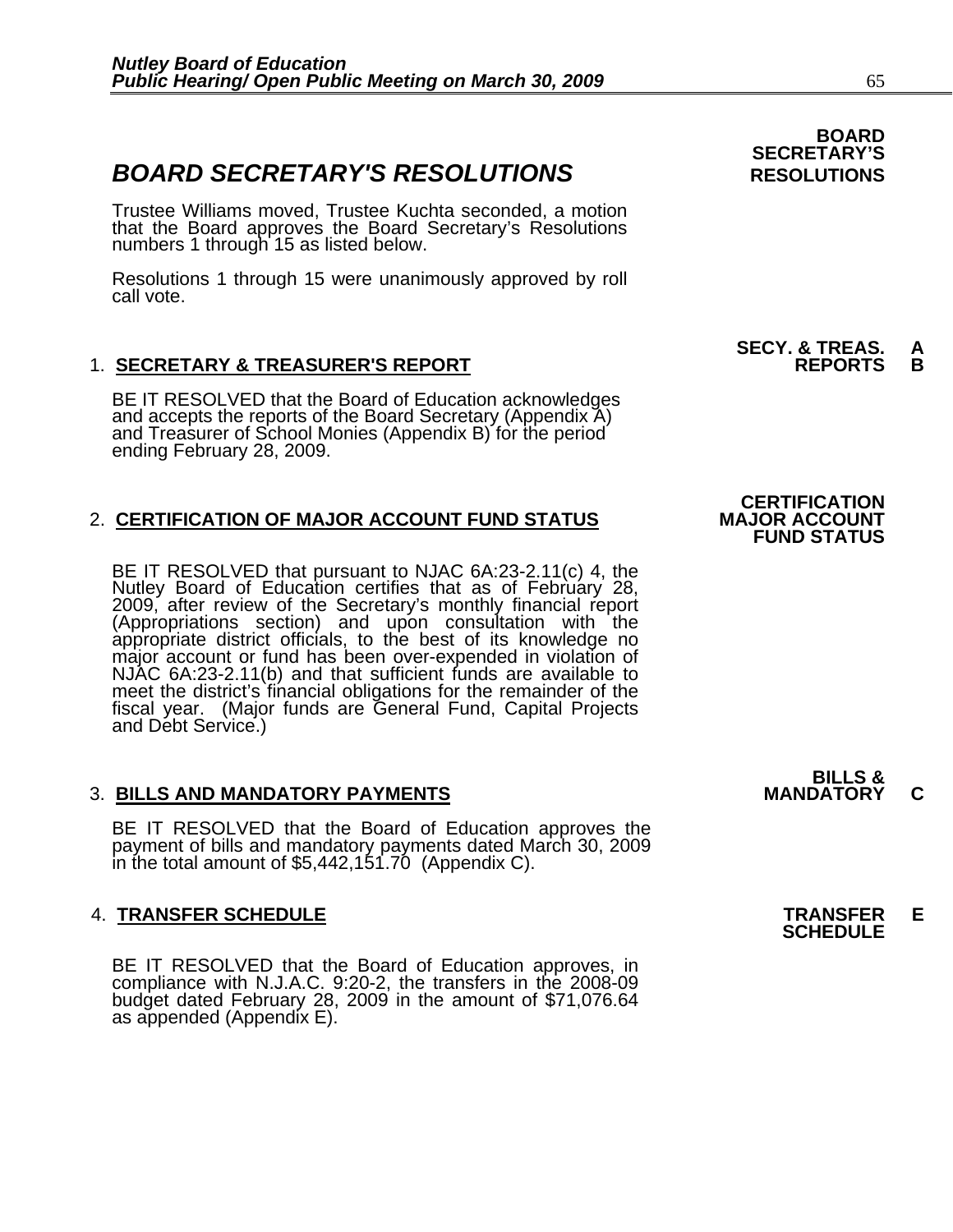## 5. **APPROVAL OF TRAVEL LIST APPROVAL F TRAVEL LIST**

BE IT RESOLVED that the Board of Education approves the<br>travel list and all expenses per (Appendix F). **APPROVAL G FIELD TRIPS** 

#### 6. **APPROVAL OF FIELD TRIPS**

BE IT RESOLVED that the Board of Education approves the<br>field trip list and all expenses per (Appendix G). **TRANSPORTATION** 

#### 7. **TRANSPORTATION SERVICES AGREEMENT**

BE IT RESOLVED that the Nutley Board of Education approves<br>the Board Secretary to be authorized to enter into transportation agreements with contractors, other school districts or the Essex County Educational Services Commission for the transportation of Special Education students for the 2009-2010 school year, and

BE IT FURTHER RESOLVED that any such agreements be presented for ratification at the next succeeding meeting of the Board of Education.

#### 8. **ESSEX COUNTY EDUCATIONAL SERVICES COMMISSION** SVCS COMM<br>8 **CHAP 192/193** and Approval of Contract for **SCIAL CHAP 192/193 - Chapter 192/193 and Approval of Contract for CHAP 192/193 & Homebound Instruction - 2009-2010**

WHEREAS, Chapter 192, P.L. 1977 requires the provision of certain auxiliary services to children in nonpublic schools, and Chapter 193 requires the provision of certain services to handicapped children in nonpublic schools,

THEREFORE, BE IT RESOLVED that a contract be entered into with the Essex County Educational Services Commission to provide these services during the 2009-2010 school year to students who attend non- public schools in Nutley, and

BE IT FURTHER RESOLVED that the price to be paid to the Essex County Educational Services Commission for these services shall not exceed the amount paid to the Nutley Board of Education by the state to implement this program, and

BE IT FURTHER RESOLVED that the Nutley Board of<br>Education approves a contract with the Essex County Educational Services Commission to provide homebound instruction for public school students in hospital/rehabilitation<br>facilities outside of Nutley for the 2009-2010 school year.

# **AGREEMENT**

**ESSEX<br>SVCS COMM**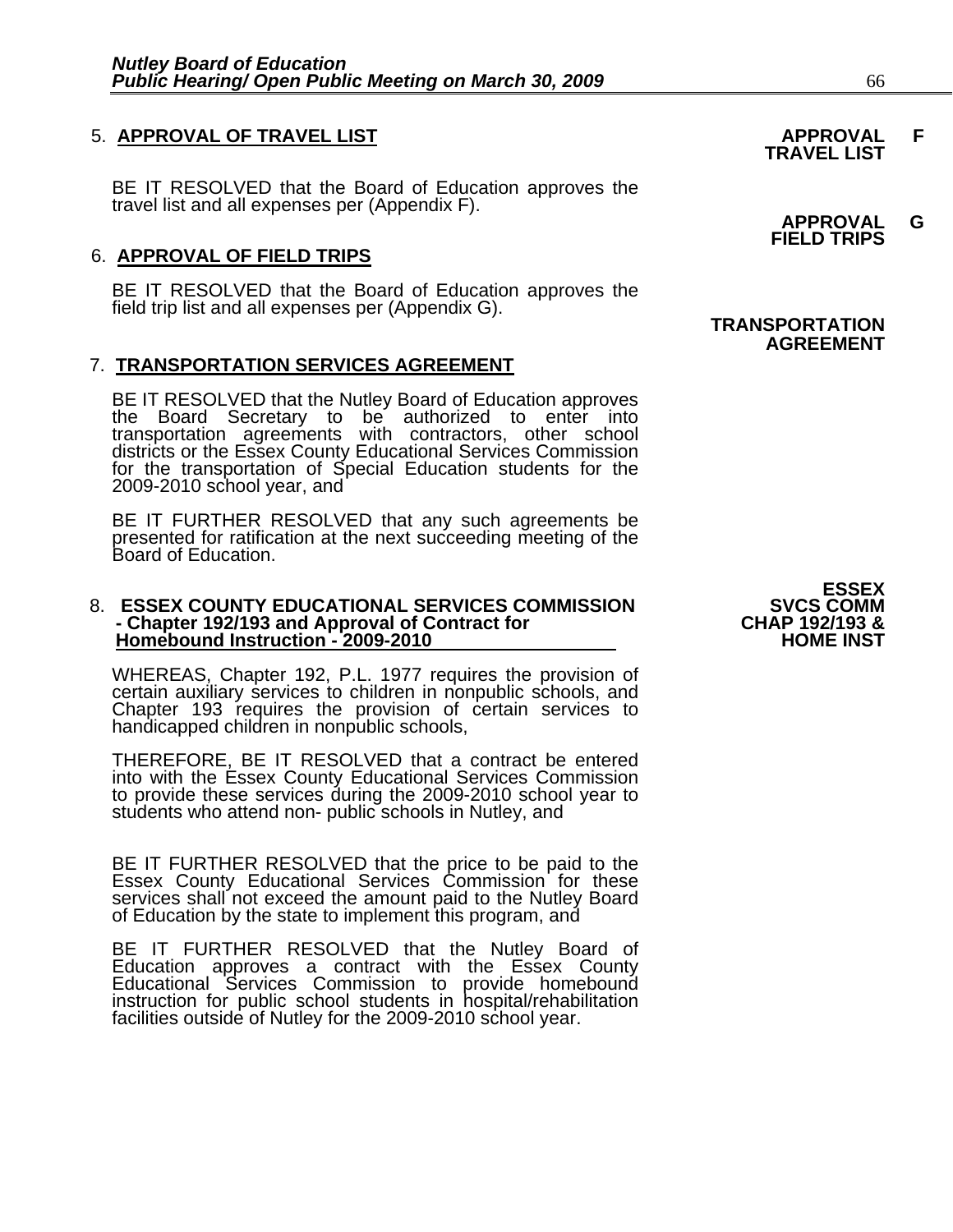### 9. **AGREEMENT WITH ESSEX COUNTY EDUCATIONAL SVCS COMM SERVICES COMMISSION - Nonpublic School Technology TECH Initiative Program - 2009-2010 School Year INITIATIVE PROG**

BE IT RESOLVED that the Nutley Board of Education approves an Agreement with the Essex County Educational Services Commission hereby the Commission will administer the Nonpublic School Technology Initiative Program for nonpublic schools located within the Township of Nutley for the 2009- 2010 school year, and

BE IT FURTHER RESOLVED that the Nutley Board of Education pay 5% of the allocation for the Nonpublic School Technology Initiative Program to the Commission to cover the Commission's cost for administering said Program. **ESSEX SVCS COMM IDEA-B** 

#### 10. **ESSEX COUNTY EDUCATIONAL SERVICES COMMISSION IDEA-B Services 2009-2010 School Year**

BE IT RESOLVED that the Board of Education approves the contract with the Essex County Educational Services Commission for IDEA-B Services for the 2009-2010 school year. year. **APPROVAL OF NEW SERVICE PROVIDER** 

#### 11. **APPROVAL OF NEW SERVICE PROVIDER**

BE IT RESOLVED that the Board of Education approves the following service provider:

Occupational Therapy Consultants, Inc. 14 M Worlds Fair Drive Somerset, NJ 08873-1300

#### 12. **ACCEPTANCE OF NOTIFICATION OF AWARD - No Child Left Behind Act (NCLB) – FY 2009**

BE IT RESOLVED that the Board of Education accepts the Notification of Award for No Child Left Behind Act (NCLB) FY 2009 in the following amounts:

| Title I Part A         | \$293,774 |
|------------------------|-----------|
| <b>Title I SIA</b>     | 1,840     |
| <b>Title II Part A</b> | 104,868   |
| Title II Part D        | 2,441     |
| Title III              | 16,434    |
| Title III Immigrant    | 16,487    |
| Title IV               | 10,330    |

\$ 446,174

**ACCEPTANCE OF AWARD NCLB FY2009**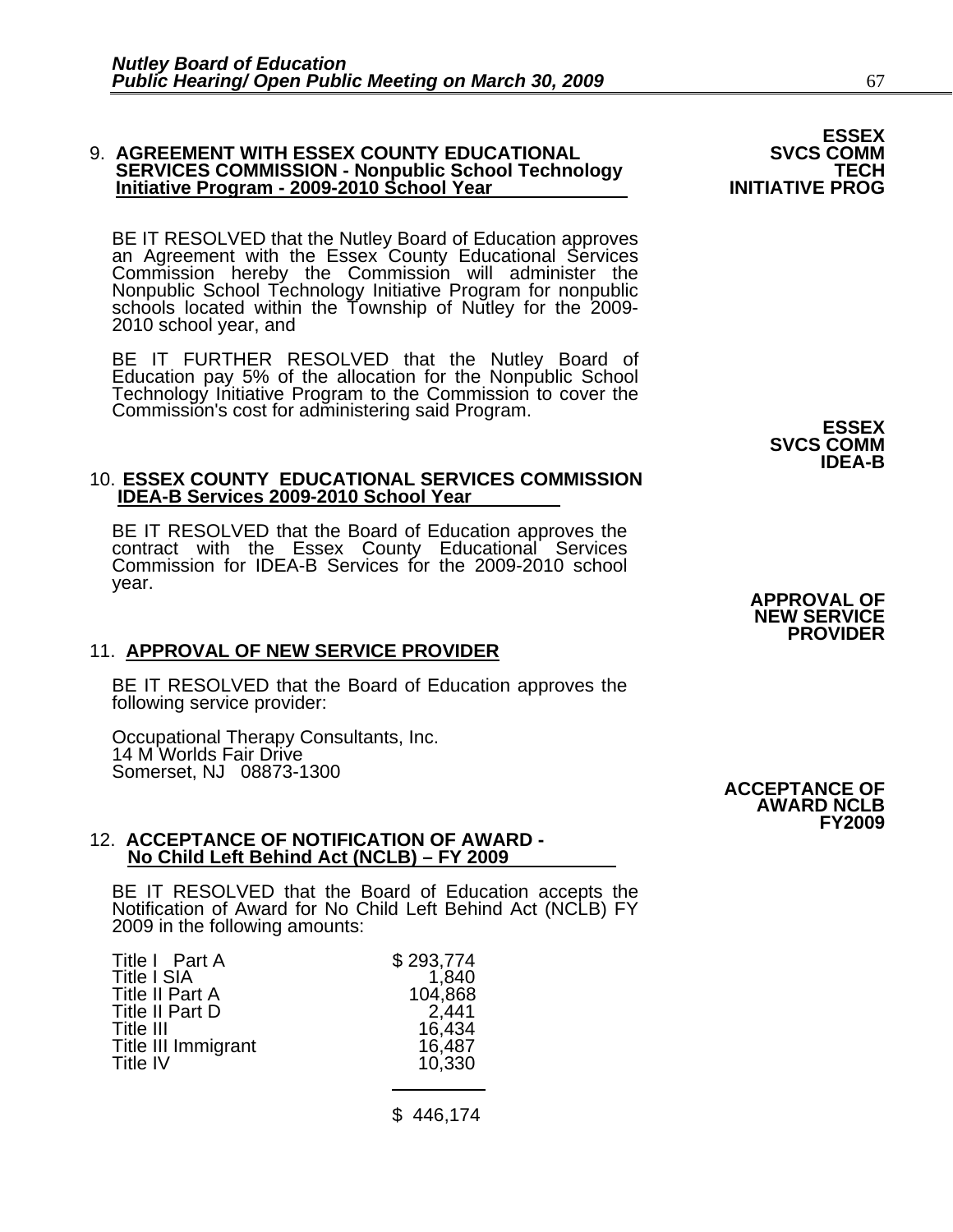#### 13. **ACCEPTANCE OF NOTIFICATION OF AWARD - IDEA – FY 2009**

BE IT RESOLVED that the Board of Education accepts the Notification of Award IDEA - FY 2009 in the following amounts:

IDEA Basic \$ 838,757 **IDEA Preschool APPROVAL FINAL PAYMENT** 

### 14. **APPROVAL OF FINAL PAYMENT TO ACP CONTRACTING**

BE IT RESOLVED that the Board of Education approves final<br>payment in the amount of \$16,485.00 to ACP Contracting for<br>the HVAC at Nutley High School Auditorium as per the<br>recommendation of the Board's construction manager.<br>

### 15. **APPROVAL OF SERVICES – SPRING GARDEN PROJECT**

BE IT RESOLVED that the Nutley Board of Education<br>approves civil/site engineering services of Edwards<br>Engineering Group, Inc. in the amount of \$16,350 for the Spring Garden School Project in connection with the construction of a new gym as per the architect's recommendation.

#### **HEARING OF CITIZENS CITIZENS**

Several EAN Representatives spoke and gave support of the school administration, quality of education and support of the school budget.

Other residents spoke about test scores.

#### **OLD BUSINESS OLD BUSINESS**

None

#### **NEW BUSINESS NEW BUSINESS**

Trustee Rogers made a motion, seconded by Trustee Frannicola, for this Board of Education to give the Superintendent, Assistant Superintendent, Business Administrator, Principals, Teachers and all Administrators and Staff Members a strong vote of confidence.

**HEARING OF** 

**ACCEPTANCE OF AWARD IDEA FY2009** 

 **ACP CONTRACTING**